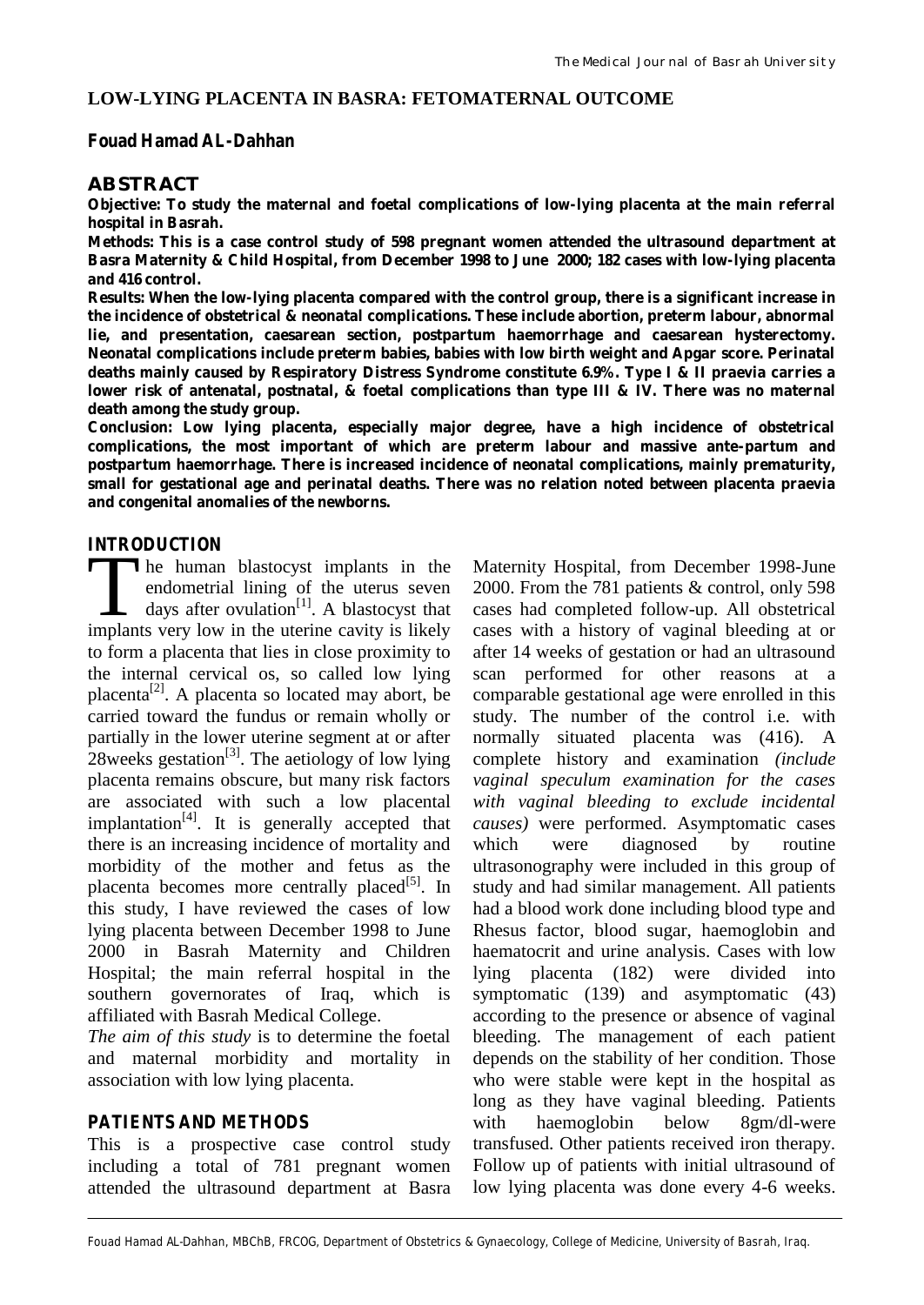The last ultrasound was performed at 36 weeks of gestation, if the pregnancy did not end by preterm delivery or abortion. The placenta according to ultrasound scan was described as anterior, posterior or anteroposterior. British classification used to classify low lying placenta<sup>[4]</sup>. For the control group, where the placenta had the initial ultrasound of normally situated placenta, follow up was done by ultrasound scan at 28 and 36 weeks to confirm placental position, if the pregnancy did not end by preterm delivery or abortion. Babies of both groups were examined by paediatrician for gestational age, weight, Apgar score and for any evidence of congenital anomalies. Transfer to neonatal special care baby unit (SCBU) was done if needed. The significance of differences between the groups under study was made by Chi square test and Z-test as appropriate. Statically significant results were defined as P<0.05 and P< 0.01.

### **RESULTS**

Table-1 shows that the low lying group has increased incidence of abnormal lie and presentation (14.6%) compared to only (5%) of the control group at term, the difference was significant  $(P<0.01)$ . The asymptomatic group shows a higher percentage of abnormal lie and presentation (14.6%) than the symptomatic group (12.7%) but the difference was not significant (P>0.05). Most of the abnormal presentations were associated with type 3&4 symptomatic placenta praevia.

|  |  | Table 1. The lie and presentation of the fetus at the time of delivery. |  |  |  |
|--|--|-------------------------------------------------------------------------|--|--|--|
|--|--|-------------------------------------------------------------------------|--|--|--|

|                      | Low lying placental group | <b>Control group</b>       |             |
|----------------------|---------------------------|----------------------------|-------------|
| Type of presentation | *Symptomatic<br>No.<br>%  | **Asymptomatic<br>No.<br>% | No. %       |
| Cephalic             | 96 (87.3)                 | 35 (85.4)                  | (95)<br>361 |
| <b>Breech</b>        | 11 (10)                   | (12.2)<br>5                | (4.5)       |
| Transverse           | (2.7)<br>3                | $\overline{\phantom{0}}$   | 1(0.25)     |
| Oblique              |                           | (2.4)                      | 1(2.5)      |
| Total                | 110                       | 41                         | 380         |

**\*Symptomatic i.e. with vaginal bleeding**

**\*\* Asymptomatic i.e. without vaginal bleeding**

Table-2, shows that placental migration occurred more in the asymptomatic group (76.7%) compared to (51.1%) in the symptomatic group and the difference was significant (P<0.01). The anterior placenta showed the highest percentage of conversion in both groups followed by the posterior and the anterior-posterior groups. Most of the placental conversion in both groups occurred at (32-34) weeks gestation (61.9%) & (63.6%) respectively.

**Table 2***. Placental migration to normal position.*

|                        |     | <b>Placental</b>     |                          |                      |                             |                         |                            |
|------------------------|-----|----------------------|--------------------------|----------------------|-----------------------------|-------------------------|----------------------------|
| <b>Placenta</b>        | No. | migration<br>No. (%) | $<$ 30<br>Weeks<br>No. % | 30-31 weeks<br>No. % | $32 - 33$<br>Weeks<br>No. % | 34-36<br>Weeks<br>No. % | <b>Remain low</b><br>lying |
| <b>Total Low Lying</b> | 182 | 104 (57.1)           | 4(3.8)                   | 17(16.4)             | 65 (62.5)                   | 18 (17.3)               | 78 (42.9)                  |
| Symptomatic            | 139 | (51.1)<br>71         | 2(2.9)                   | 10(14.1)             | 44 (61.9)                   | 15(21.1)                | 68 (42.9)                  |
| Anterior               | 60  | 39<br>(65)           |                          | 3                    | 27                          | 8                       | 21 (35)                    |
| Posterior              | 48  | (54.2)<br>26         |                          | 7                    | 14                          | 4                       | 22 (45.8)                  |
| Anteroposterior        | 31  | 6(19.4)              | --                       | --                   | 3                           | 3                       | 25 (80.6)                  |
| Asymptomatic           | 43  | 33 (76.7)            | 2(6.1)                   | 7(21.2)              | 21 (63.6)                   | 3(9.1)                  | 10(23.3)                   |
| Anterior               | 17  | 16 (94.1)            | --                       | 3                    | 13                          | $- -$                   | 1(5.9)                     |
| Posterior              | 17  | 14 (82.4)            | $\overline{2}$           | 4                    | 6                           | 2                       | 3(17.6)                    |
| Anteroposterior        | 9   | 3(33.3)              |                          |                      | 2                           | 1                       | 6(66.7)                    |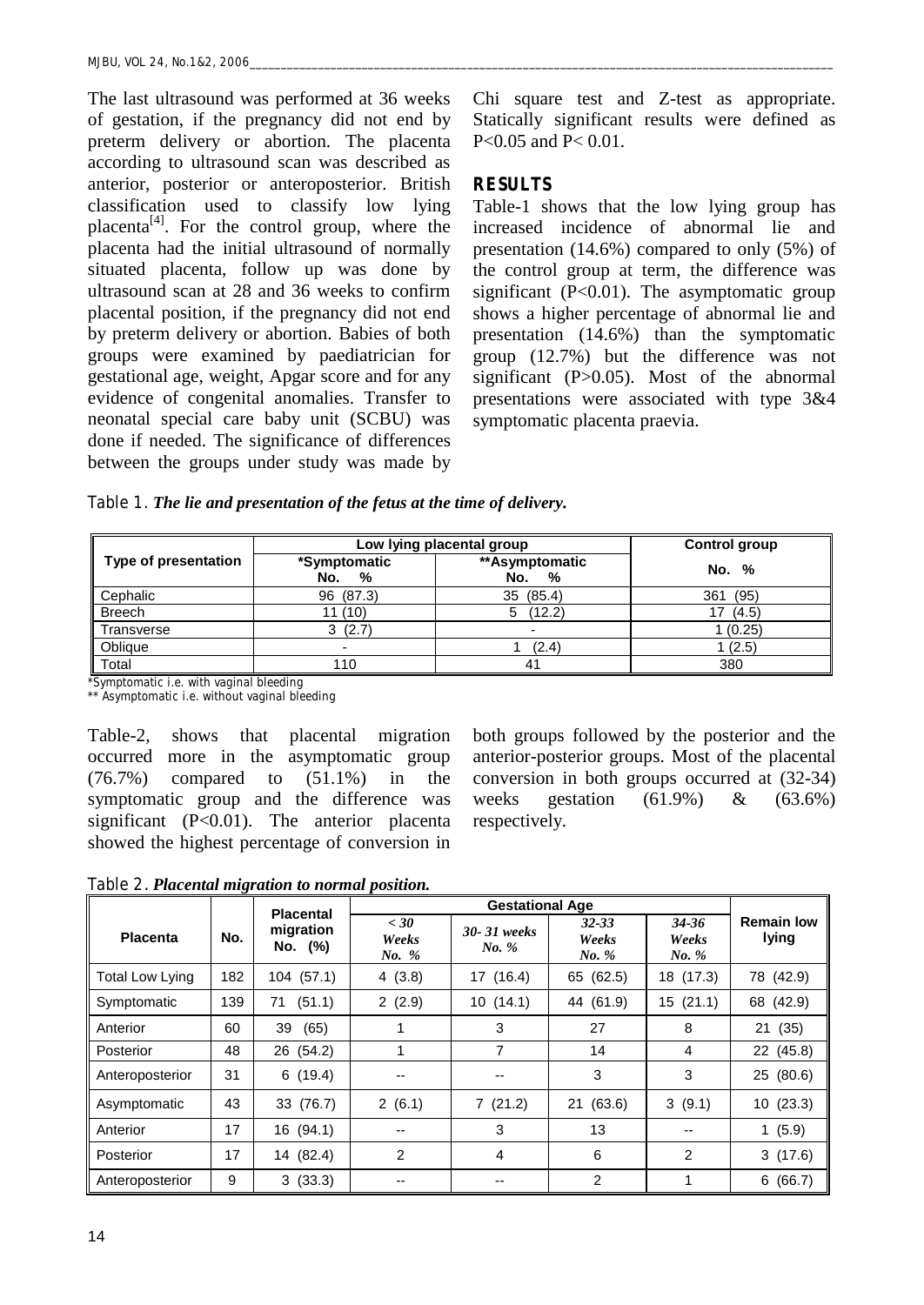Table-3, shows that most the common cause of caesarean section in the low lying group is placenta praevia (53.1%), whereas the most common cause of caesarean section in the control group was repeated caesarean section (35.3%). The most common cause of caesarean delivery in the symptomatic group is also placenta praevia (59.6%), whereas repeated

caesarean section is most common in the asymptomatic group (57.1%). The low lying placenta showed increased percentage of post partum haemorrhage (13.7%) and blood transfusion (21.4%) compared to the control group  $(5.2\%) \& (11.1\%)$  respectively, the difference was statically significant  $(P<0.01)$ .

**Table 3.** *Causes of Caesarean Section.*

|                           | Type of Low Lying                              |                                                |                                                      |                                                |                                      |                                                               |                 |  |  |
|---------------------------|------------------------------------------------|------------------------------------------------|------------------------------------------------------|------------------------------------------------|--------------------------------------|---------------------------------------------------------------|-----------------|--|--|
| <b>Causes of</b>          |                                                | Symptomatic No. -42 C.S.**                     |                                                      | Asymptomatic No. - 7 C.S.                      | Control<br>Group                     |                                                               |                 |  |  |
| Caesarean<br>section      | Praevia Type<br>$I \& II$<br><i>No.</i> $(\%)$ | Praevia Type<br>III & IV<br><i>No.</i> $(\% )$ | Migrate to<br>normal<br><b>Position</b><br>$No.$ (%) | Praevia Type I<br>$\&$ II<br><i>No.</i> $(\%)$ | Praevia<br>Type III &<br>IV<br>No(%) | Migrate to<br>normal<br><b>Position</b><br><i>No.</i> $(\% )$ | No. -34<br>C.S. |  |  |
| Repeated C.S.             | 4(2.8)                                         |                                                | 4(2.8)                                               | 1(2.3)                                         |                                      | 3(6.9)                                                        | 12(35.3)        |  |  |
| CPD <sup>*</sup>          |                                                | $\overline{\phantom{a}}$                       | 2(1.4)                                               | --                                             |                                      |                                                               | 9(26.5)         |  |  |
| Placenta Praevia          | 3(2.1)                                         | 22(18.8)                                       |                                                      |                                                | 1(2.3)                               |                                                               |                 |  |  |
| Accidental<br>Haemorrhage |                                                |                                                | 1(0.7)                                               | $-$                                            |                                      | --                                                            | 2(5.9)          |  |  |
| <b>Fetal Distress</b>     |                                                | --                                             | 3(2.1)                                               |                                                |                                      | 1(2.3)                                                        | 5(14.7)         |  |  |
| <b>Mal Presentation</b>   | 1(0.7)                                         |                                                | 1(0.7)                                               |                                                |                                      | 1(2.3)                                                        | 3(8.8)          |  |  |
| Others                    |                                                |                                                | 1(0.7)                                               |                                                |                                      |                                                               | 3(8.8)          |  |  |

**\* Cephalopelvic Disproportion \*\* Caesarean Section**

Caesarean hysterectomy occurred in three cases (3.3%) of the low lying group while non in the control one. (Table-4)

**Table 4.** *Postpartum Complications.*

|                                 | Symptomatic No.=139                      |                                               |                                                           | Asymptomatic No.=43              |                                        |                                                           | <b>Control Group</b>   |
|---------------------------------|------------------------------------------|-----------------------------------------------|-----------------------------------------------------------|----------------------------------|----------------------------------------|-----------------------------------------------------------|------------------------|
| <b>Complications</b>            | <b>Praevia</b><br>Type I & II<br>No. (%) | Praevia Type<br><b>III &amp; IV</b><br>No (%) | <b>Migrate to</b><br>normal<br><b>Position</b><br>No. (%) | Praevia<br>Type I & II<br>No.(%) | Praevia<br>Type III &<br>IV<br>No. (%) | <b>Migrate to</b><br>normal<br><b>Position</b><br>No. (%) | $No.=416$<br>$No(\% )$ |
| <b>PPH</b>                      | 6(4.3)                                   | 10(7.2)                                       | 3(2.1)                                                    | 2(4.6)                           |                                        | 2(4.6)                                                    | 22(5.2)                |
| <b>Blood</b><br>Transfusion     | 8(5.7)                                   | 16(11.5)                                      | 8(5.7)                                                    | 2(4.6)                           |                                        | 5(11.6)                                                   | 46(11.1)               |
| Caesarean<br>Hysterectomy       | 1(0.7)                                   | 3(2.1)                                        | --                                                        | $\sim$ $\sim$                    | 1(2.3)                                 | $\overline{\phantom{m}}$                                  | $- -$                  |
| Abdominal<br>Wound<br>Infection | 2(1.4)                                   | 2(1.4)                                        | 2(1.4)                                                    | 1(2.3)                           |                                        | 1(2.3)                                                    | 5(14.7)                |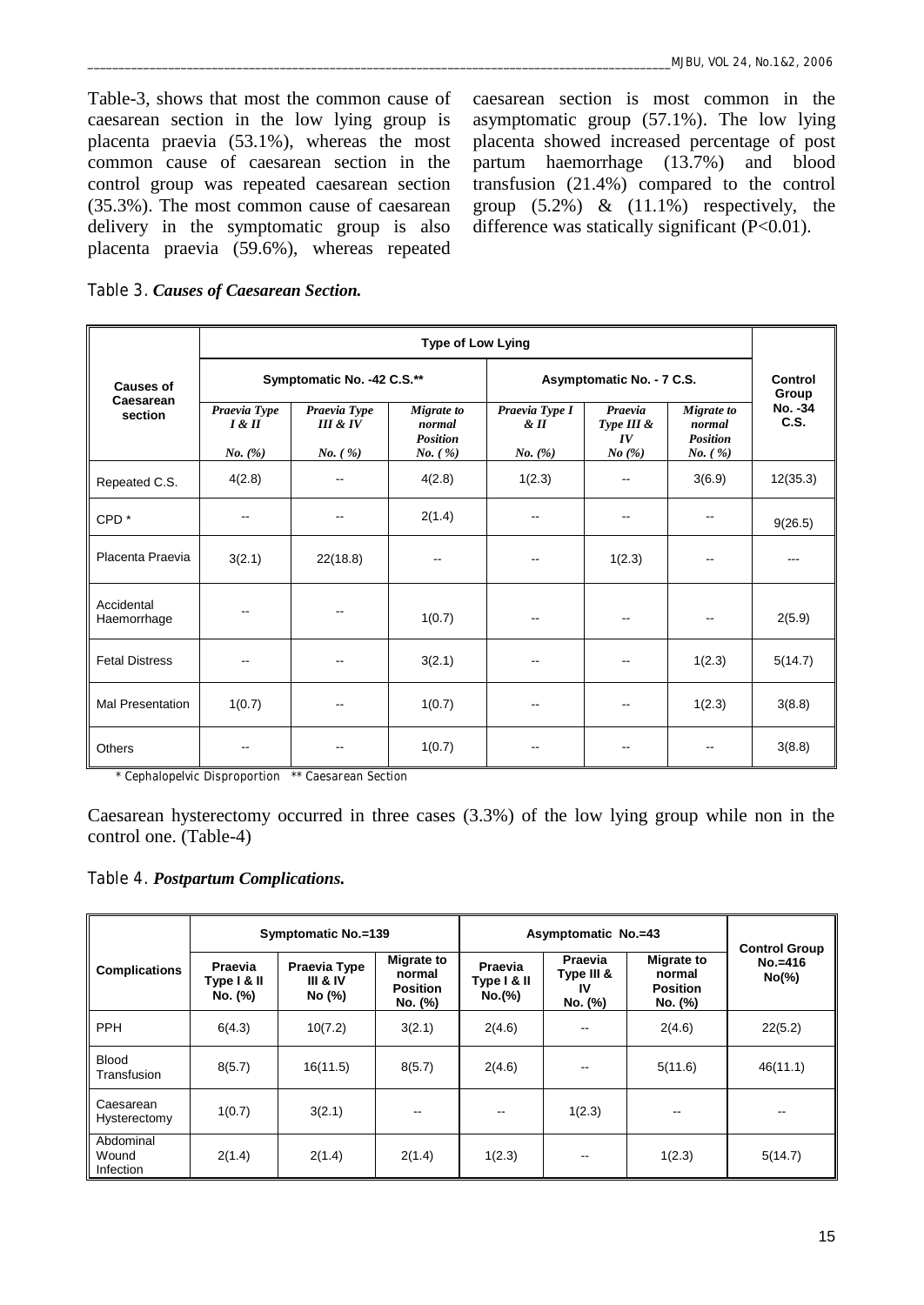Neonatal complications are shown in (Table-5), in this table (30.5%) of the low lying group ended in preterm deliveries with a birth weight less than 2.5kg. in (40.2%) compared to (8.9%) and (20.8%) respectively, the difference was statistically significant (P<0.01). Babies with Apgar score of less than 7 at one and five min. were also higher in the low lying group compared to the control group  $(P<0.01)$ .

| Table 5. Neonatal Complications. |  |
|----------------------------------|--|
|----------------------------------|--|

| <b>Complications</b>            | Symptomatic No. of babies-110*  |                                     |                                                    | Asymptomatic No. of babies-44 *      | Control<br>Group<br>No. of                                |                                                               |                                                |
|---------------------------------|---------------------------------|-------------------------------------|----------------------------------------------------|--------------------------------------|-----------------------------------------------------------|---------------------------------------------------------------|------------------------------------------------|
|                                 | Praevia Type I<br>& H<br>No~(%) | Praevia Type<br>III & IV<br>No. (%) | Migrate to<br>normal<br><b>Position</b><br>No. (%) | Praevia Type I<br>$\&$ II<br>No(. %) | Praevia Type<br><b>III &amp; IV</b><br><i>No.</i> $(\% )$ | Migrate to<br>normal<br><b>Position</b><br><i>No.</i> $(\% )$ | <b>Babies</b><br>$-391**$<br><i>No.</i> $(\%)$ |
| Prematurity                     | 12(10.9)                        | 9(8.1)                              | 14(12.7)                                           | 2(4.5)                               | 2(4.5)                                                    | 10(22.7)                                                      | 35(8.9)                                        |
| Weight less<br>than 2.5kg       | 14(12.7)                        | 13(11.8)                            | 18(16.3)                                           | 2(4.5)                               | 2(4.5)                                                    | 15(34.1)                                                      | 81(20.8)                                       |
| Apgar Score<br>$<$ 7 (1 min)    | 8(7.2)                          | 13(11.8)                            | 15(13.6)                                           | 1(2.2)                               | 1(2.2)                                                    | 11(25)                                                        | 89(22.8)                                       |
| Apgar Score<br>$< 7$ (5 $min$ ) | 2(1.8)                          | 2(1.8)                              | 10(9.1)                                            | 1(2.2)                               | 1(2.2)                                                    | 11(25)                                                        | 49(12.5)                                       |

**\*Set of twin \*\*Two Sets of Twins**

The symptomatic group showed a higher percentage of preterm babies, low birth weight and low Apgar score compared to the asymptomatic group but the difference was not significant  $(P>0.05)$ . The most common cause of perinatal death in the low lying group was respiratory distress syndrome (RDS) in (41.9%) whereas the most common cause of death in the control group was RDS & infection (28.8%) each, the difference was statistically significant (P<0.01). RDS as a cause of death is significantly higher in the symptomatic group than asymptomatic one (Table-6).

**Table 6.** *Causes of Perinatal Death*

| Low Lying<br><b>Placenta</b>         | <b>Total</b><br><b>Death</b> | <b>RDS</b>     | Congenital<br><b>Anomalies</b> | <b>Placenta</b><br><b>Praevia</b> | <b>Accidental</b><br>Haemorrhage | <b>Infection</b> | <b>Others</b> |
|--------------------------------------|------------------------------|----------------|--------------------------------|-----------------------------------|----------------------------------|------------------|---------------|
| <b>Total Low Lying</b>               | 43                           | 18(41.9%)      | 7(16.3%)                       | $3(6.9\%)$                        | 2(4.7%)                          | 12(27.9%)        | 1(2.3%)       |
| Symptomatic<br>Type I &II            | 10                           | 4              | 1                              |                                   | --                               | 4                | --            |
| Type III& IV                         | 11                           | 5              | 1                              | 2                                 | --                               | 3                | --            |
| Migrate to normal<br><b>Position</b> | 12                           | 6              | 2                              | --                                | 1                                | 2                | --            |
| Asymptomatic<br>Type I &II           | 2                            |                | 1                              |                                   |                                  | --               | --            |
| Type III& IV                         | 2                            | --             | 1                              | --                                |                                  | --               | --            |
| Migrate to normal<br>Position        | 8                            | $\mathfrak{p}$ | 1                              | --                                | 1                                | 3                | 1             |
| Control Group                        | 45                           | 13(28.8%)      | 8(17.8%)                       |                                   | 4(8.9%)                          | 13(28.8%)        | 7(15.6%)      |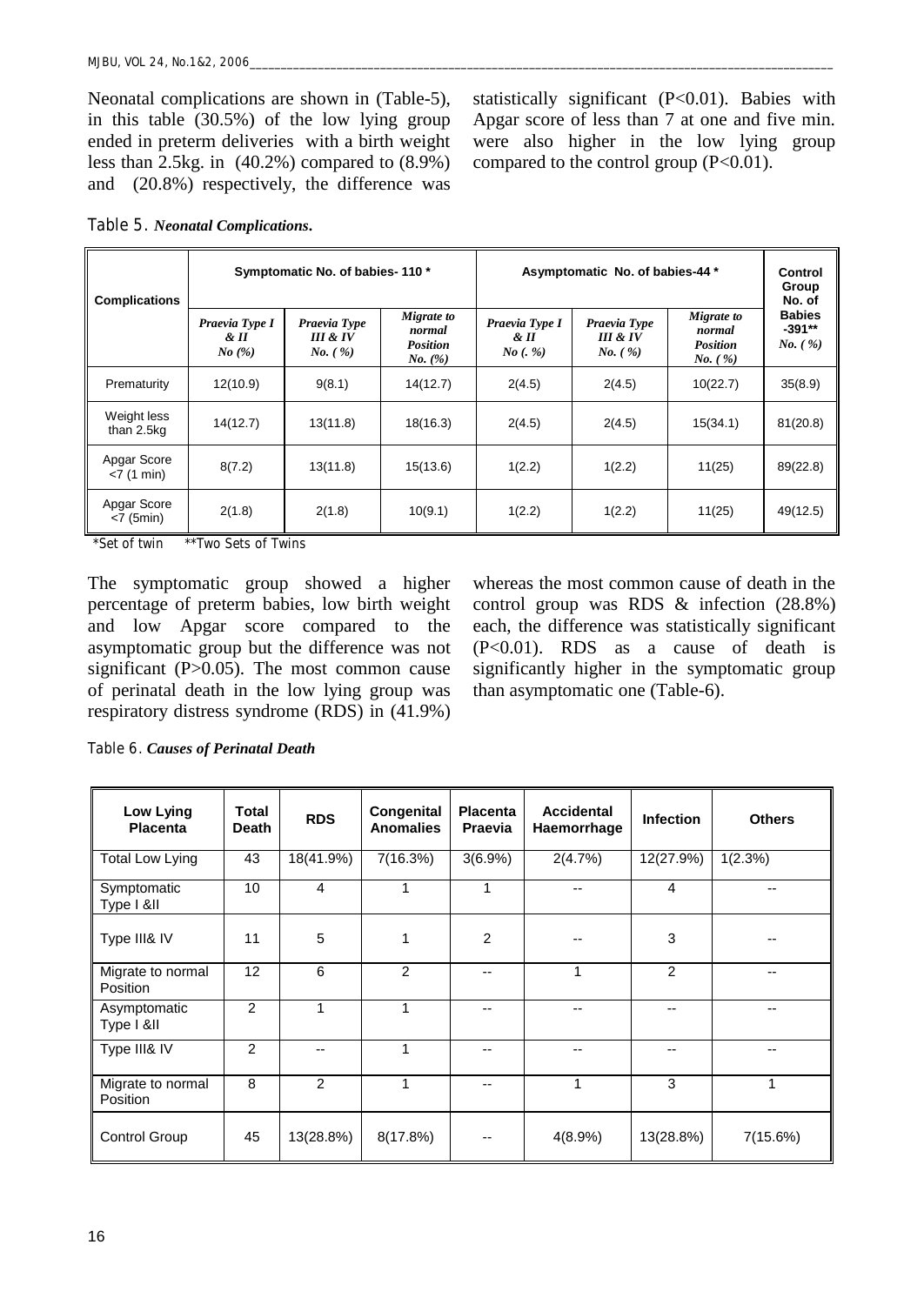#### **DISCUSSION**

In this study, the low lying groups of the placenta have a significantly higher incidence of abnormal lie and presentation when compared with the control group, this finding confirmed by Lira et al in 1995<sup>[6]</sup>. Caesarean Section delivery was significantly higher with placenta praevia type  $3 \& 4$ , where the placenta prevents vaginal delivery. A study done in Boston in 1981 showed that the need for caesarean delivery was significantly higher in patients with low placental implantation, and infants born to mothers with low lying placenta showed a significant increase in prematurity $[7]$ , the same findings were observed by New York study in  $1989^{[8]}$ . The incidence of second trimester low lying placenta in the same group was reported as  $(13.2)^{9}$ . Placental migration occurred in 51.1% of the symptomatic and 76.7% of the asymptomatic group. Most of the placental migration occurred between 32-34 weeks gestation and more in the anterior group than others. These findings go with the study done by Hassan in Baghdad where 52% of the patients has placental migration to normal position toward the end of pregnancy<sup>[10]</sup>. In the literature 97% of mid trimester low lying placenta was noted to convert to normal position if asymptomatic and 73% if symptomatic<sup>[8]</sup>. Anterior Placenta in this study showed the highest rate of conversion followed by the posterior one and the least for antero-posterior. These results agree with findings of Gillieson et al, who showed that the location of the placenta on the lower uterine segment indicates a good prognosis for an anterior placenta and less favourable for the other placental sites  $[11]$ . In the post partum period, there was increased risk of post partum haemorrhage and the need for blood transfusion; in addition there was increased incidence in performing caesarean hysterectomy. The risk was apparently more in the symptomatic group than the asymptomatic, but the difference was statistically insignificant. These results go with Hassan et al findings in Baghdad<sup>[10]</sup>. Chattopadhy et al reported five fold increased risk of caesarean hysterectomy<sup>[12]</sup> and Mcshare reported a significant increase in post partum complications especially haemorrhage and hysterectomy<sup>[13]</sup>. The majority of the babies were delivered after 37 weeks gestation. Preterm delivery occurred less than 37 weeks

was noted more in the symptomatic than asymptomatic group, but the difference was not significant. When comparison was made with the control group, the difference was highly significant. These results compare very favourably with other studies<sup>[7,14]</sup>. Low birth weight  $\left( \langle 2.5 \rangle \right)$ , and low Apgar score  $\left( \langle 7 \rangle \right)$  of the infants in this study was significantly higher than the control group  $(P<0.01)$ . Neonatal complications were higher in type 3 and 4 than type 1and 2 praevia. Perinatal death was higher in the low lying group, most deaths occurred in type 3 and 4 praevia and the most common cause of death was RDS. These neonatal complications are due to vaginal bleeding which might predispose to preterm delivery. There is a probability of decrease in exchange capacity of placenta especially in the portion over the internal os, together with hypoxia associated with decreased placental blood supply due to vaginal bleeding causing low birth weight & low Apgar score<sup>[15]</sup>. Many investigators have reported that early and prolonged bleeding from a low lying placenta has an adverse effect on foetal growth resulting in small for date infants<sup>[15,16]</sup>. Wolf reported that placenta praevia was not an independent factor in small for date infants<sup>[17]</sup>. The perinatal mortality in this study was 6.9% this is because patients with low lying placenta were admitted to hospital and proper management was taken, most of the neonatal death in this study occurred in patients who came in labour with severe vaginal bleeding. Unfortunately, this figure does not include those babies who die at home after patient's self discharge. Other studies reported different rates of 37% in 1973<sup>[18]</sup>, 8.1% in 1985<sup>[19]</sup>, 7.4% in 1991<sup>[20]</sup> & 8% in 2000<sup>[21]</sup>. No obvious congenital anomalies were seen among the studied group, although Brenner suggested that infants delivered to women with placenta praevia were more prone to serious congenital malformation<sup>[22]</sup>.

### **REFERENCES**

- **1. Langlois S Le p. Placenta Praevia: a review with emphasis on the role of ultrasound. Aust NZ J Obstet Gynecol 1989; 29:110-116.**
- **2. Chalmers I, Enkin M, and Keirese. Bleeding during latter half of pregnancy. Effective care in pregnancy and childbirth. Oxford University Press 1989; 1:600-607.**